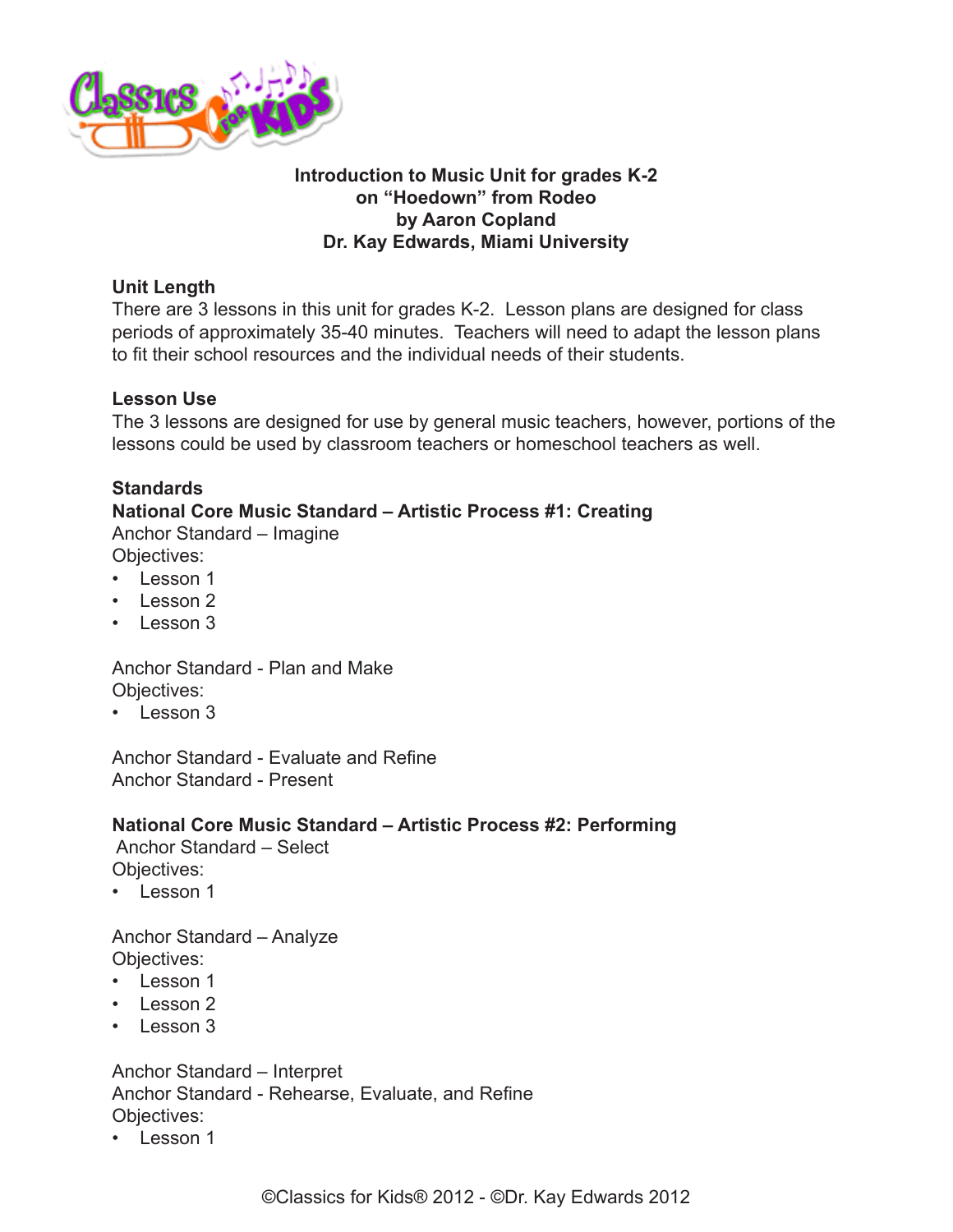

Anchor Standard – Present Objectives:

- Lesson 1
- Lesson 3

# **National Core Music Standard – Artistic Process #3: Responding**

Anchor Standard – Select Anchor Standard – Analyze Objectives:

- Lesson 1
- Lesson 2
- Lesson 3

Anchor Standard – Interpret Anchor Standard – Evaluate

National Core Music Standard – Artistic Process #4: Connecting Anchor Standard - Connect #10 Anchor Standard - Connect #11 Objectives:

• Lesson 1

**[The Ohio 2012 Standards for Music](http://www.ode.state.oh.us/GD/Templates/Pages/ODE/ODEdetail.aspx?Page=3&TopicRelationID=1700&ContentID=98202&Content=128770)** (Progress Points) are indicated on each lesson also. Music teachers in other states can easily match their standards to those in this Unit. The 3 lessons combined address all 6 Progress Points from the new 2012 Ohio Standards.

### **Multiple Intelligences**

The lessons as a group facilitate musical, bodily-kinesthetic, linguistic–verbal, logical– mathematical, interpersonal, and intrapersonal intelligence, 6 of the 7 intelligences originally identified by Howard Gardner. Since this applies to the totality of the 3 lessons, these intelligences are not listed separately on the lesson plans.

### **Critical Thinking**

The lessons provide observable, measurable verbs from Bloom's Taxonomy of thinking skills. It is usually left up to the teacher to assess these skills in an age–appropriate and practical way suiting the class.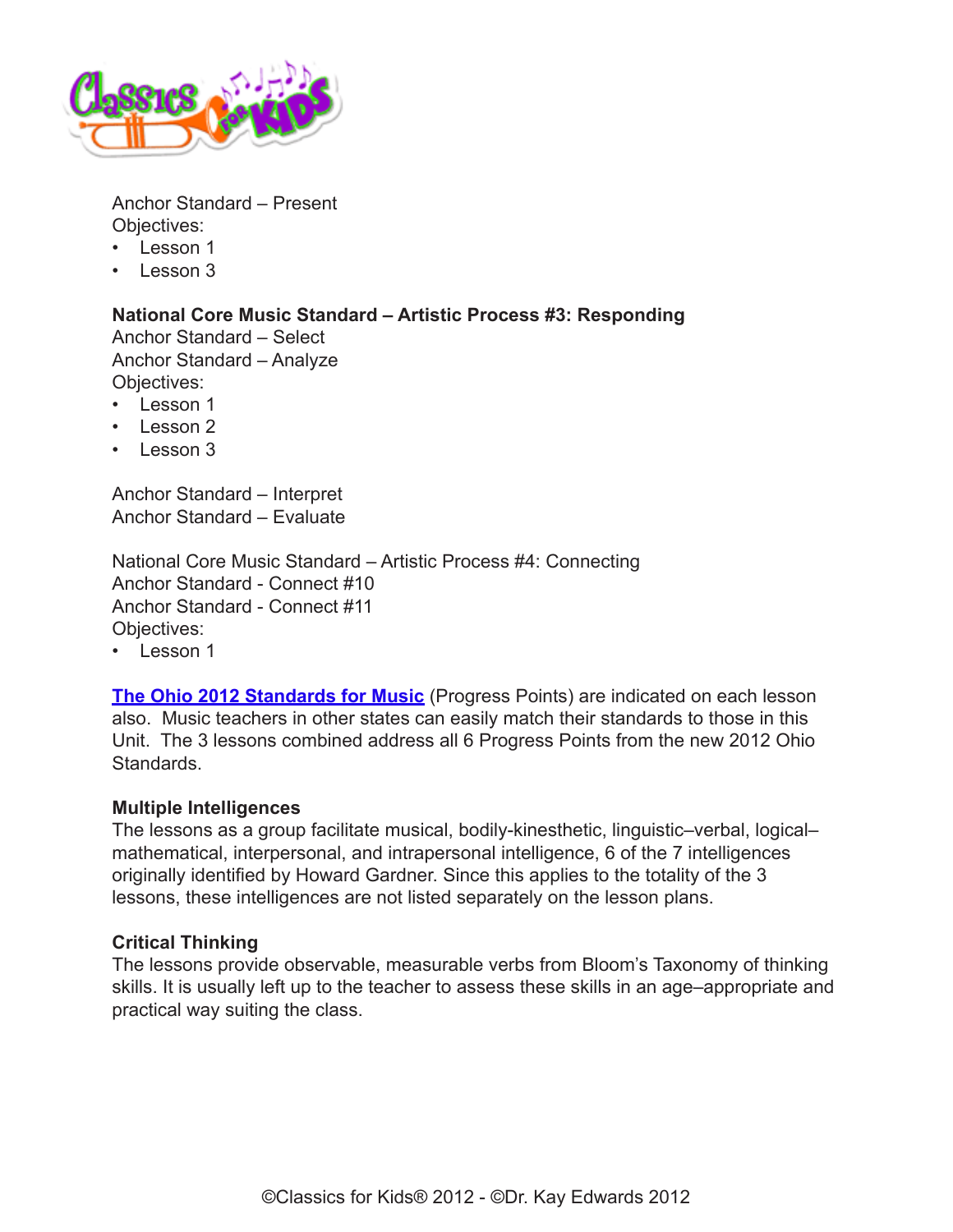

### **Overview**

Music Concepts and Objectives/Outcomes (that is, student learning outcomes) are indicated on each lesson. Over the 3 lessons, the Concept Areas of Rhythm (Beat and Meter), Melody, Harmony, Form, and Tone Color/Timbre are used. Skills developed over the 3 lessons are Singing, Moving, Listening, Playing Instruments, Evaluating, Creating, and Relating music to other subject areas such as history and literature.

#### **The lessons for "Hoedown" for grades K–2 are:**

| Lesson $#1$ : | Let's Do a Circle Dance!       |
|---------------|--------------------------------|
| Lesson $#2$ : | Let's Use a Listening Map!     |
| Lesson $#3$ : | Let's Play Mallet Instruments! |

### **Prior Knowledge**

No prior knowledge on the part of the student is needed, although it is helpful to have had experience keeping a steady beat and moving to it or experience playing pitched (mallet) instruments.

### **Materials and Equipment**

Each lesson indicates the required materials and equipment. Whenever playing a recording, it is important to have a high-quality sound system and use a high-quality recording. [The Classics for Kids CD](https://www.classicsforkids.com/more/cfk_cd.html) or website with [free Naxos audio files](http://www.classicsforkids.com/music/) are very helpful in this regard, but your playback equipment is equally important. It should be better than that from a typical computer's speakers. Special Note: Any indications for the recording time (minutes:seconds) may vary slightly on different playback systems.

### **Instructional Plans (Lesson Plans)**

Each lesson plan has been designed specifically for the grade K-2 age group, although music teachers may have to adapt portions of each plan. All of the plans have been "teacher-tested" (or are currently being tested) and are easy-to-follow, set up in a format similar to many music series textbooks. Step-by-step guidelines are given under the "Sequence" portion of each lesson.

### **Supplementary Materials**

Some lessons include a listening map or other teacher resources. By clicking on the highlighted, underlined link at that point of the lesson plan, you can read the handout with Adobe Acrobat Reader and print it out for use in your classroom. You may wish to project the image from your computer, make an overhead transparency, PowerPoint or SmartBoard slide, in addition making to student copies of some items.

There are other activities and materials to this symphonic work that can be found on the [Classics for Kids website](http://classicsforkids.com/) under the ["Past Shows](http://www.classicsforkids.com/shows/pastshows.php)" tab.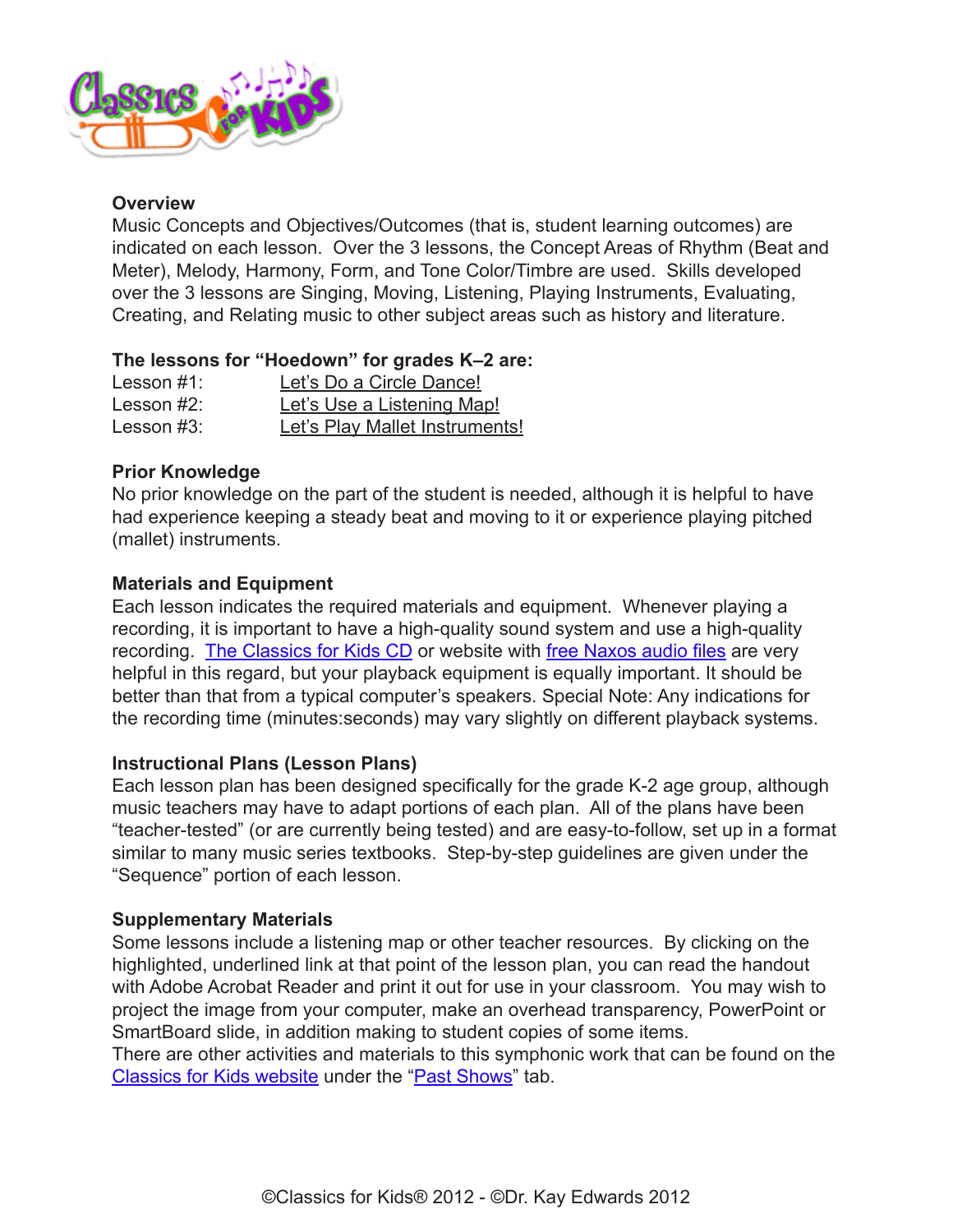

#### **Assessment/Evaluation**

Assessment strategies are included with each lesson. Simple rubrics tied to the specific objective/outcome of each lesson are included. Teachers may find it helpful to collect assessment on individual students over longer periods of time, assessing perhaps 8 students during each class, or whatever is practical to maximize instructional time for children to be actively involved. Teachers may also further develop the assessment strategies given to more include specific rubrics that fit their district music curricula or other guidelines.

#### **Extensions**

Each lesson includes optional strategies for extending the lesson either that same day or on a separate day. Teachers may devise their own lesson extensions as they take advantage of the "teachable moments" that occur in their classrooms!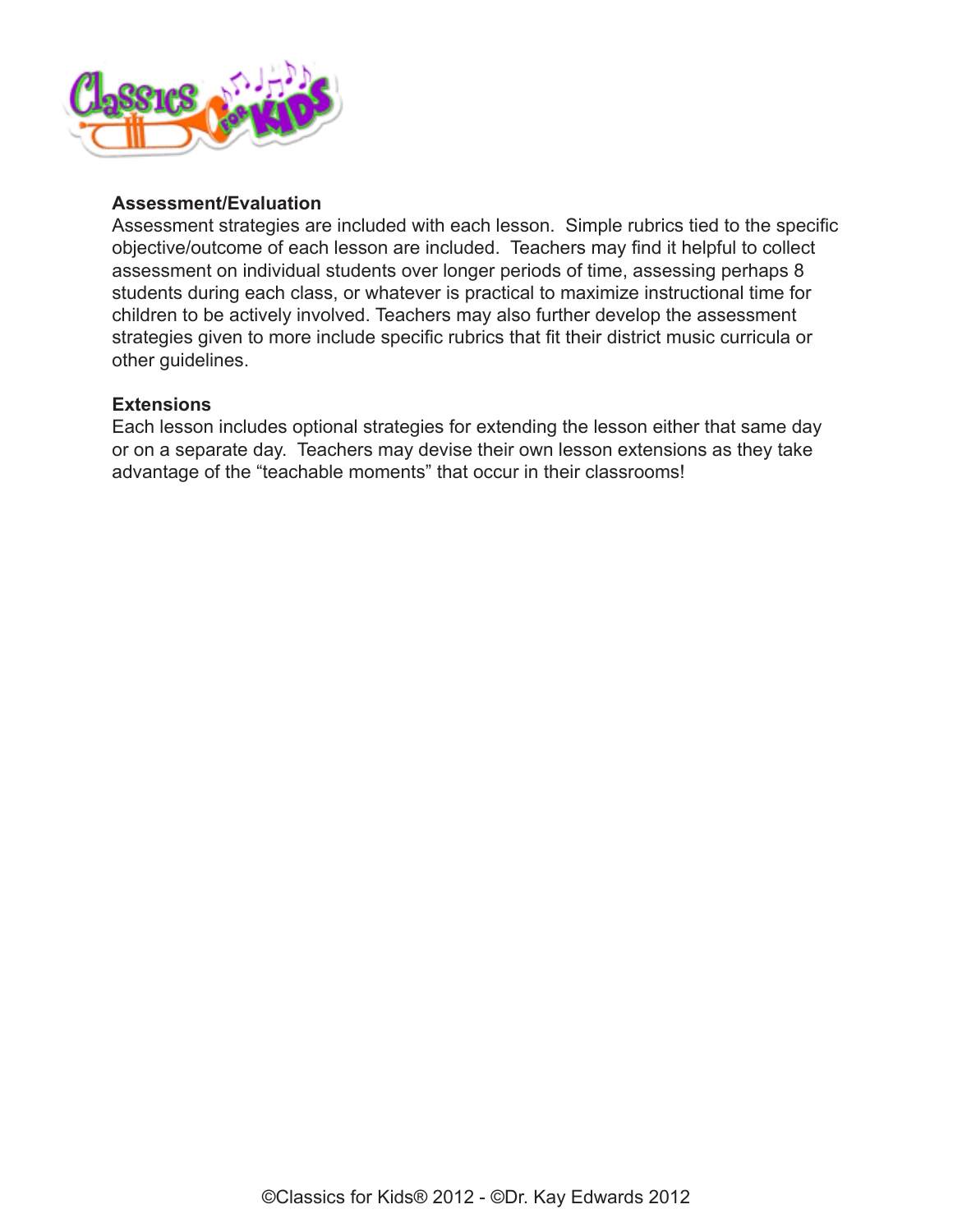

RHYTHM (Steady Beat); FORM (Phrase, Section) MOVING; LISTENING; SINGING (Extension only) **Grades K-2**

# <span id="page-4-0"></span>**Lesson #1: Let's Circle Dance! National Core Music Standard – Artistic Process #1: Creating**

Anchor Standard – Imagine Objectives:

• MU:Cr1.1.Ka With guidance, explore and experience music concepts (such as beat and melodic contour).

Anchor Standard - Plan and Make Anchor Standard - Evaluate and Refine Anchor Standard - Present

# **National Core Music Standard – Artistic Process #2: Performing**

Anchor Standard – Select Objectives:

- MU:Pr4.1.Ka With guidance, demonstrate and state personal interest in varied musical selections.
- MU:Pr4.1.1a With limited guidance, demonstrate and discuss personal interest in, knowledge about, and purpose of varied musical selections.
- MU:Pr4.1.2a Demonstrate and explain personal interest in, knowledge about, and purpose of varied musical selections.

# Anchor Standard – Analyze

Objectives:

• MU:Pr4.2.1a With limited guidance, demonstrate knowledge of music concepts (such as beat and melodic contour) in music from a variety of cultures selected for performance.

Anchor Standard – Interpret Anchor Standard - Rehearse, Evaluate, and Refine

Objectives:

- MU:Pr5.1.Ka With guidance, apply personal, teacher, and peer feedback to refine performances.
- MU:Pr5.1.1a With limited guidance, apply personal, teacher, and peer feedback to refine performances.
- MU:Pr5.1.2a Apply established criteria to judge the accuracy, expressiveness, and effectiveness of performances.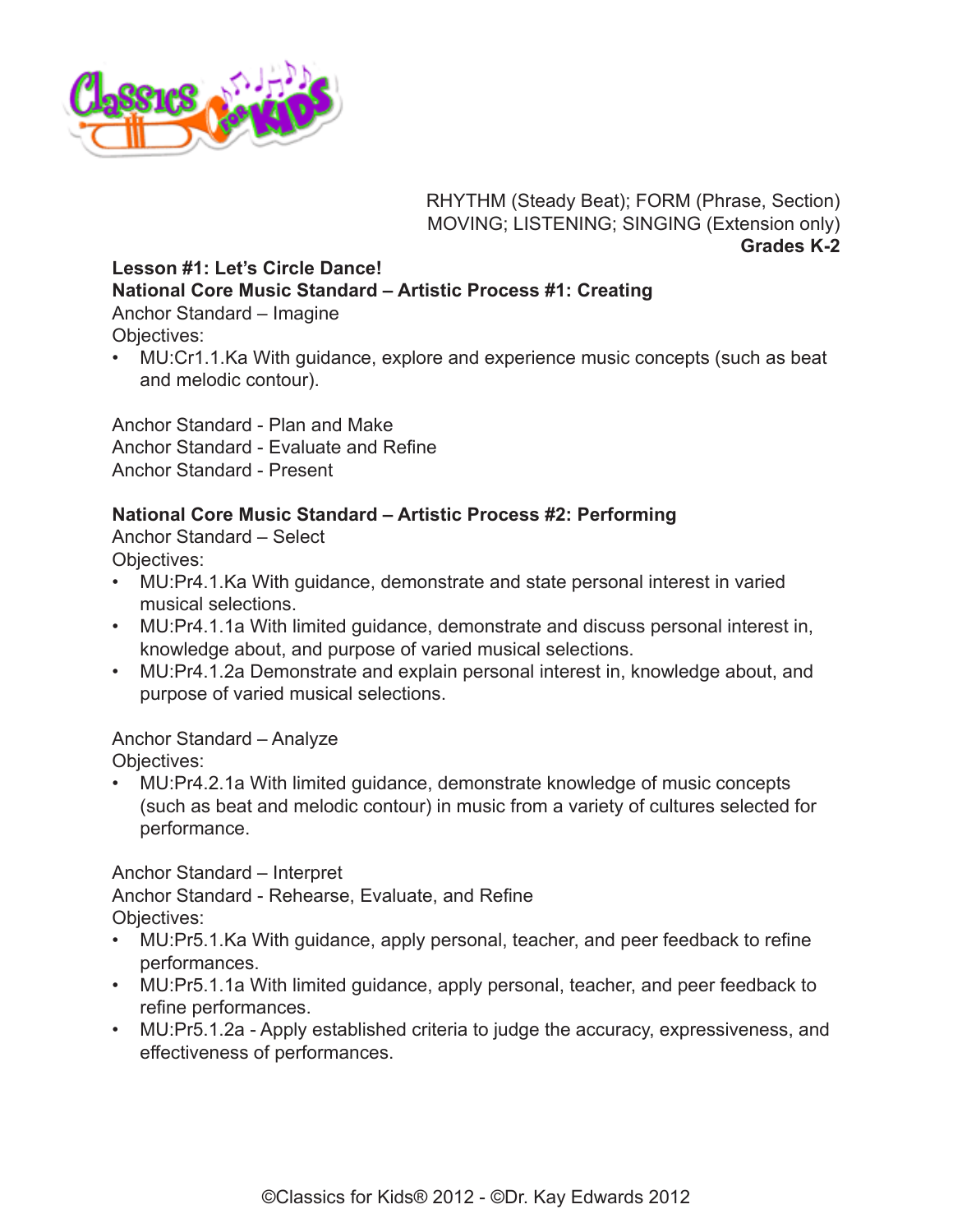

Anchor Standard – Present Objectives:

- MU:Pr6.1.Kb Perform appropriately for the audience.
- MU:Pr6.1.1b Perform appropriately for the audience and purpose.
- MU:Pr6.1.2b Perform appropriately for the audience and purpose.

### **National Core Music Standard – Artistic Process #3: Responding**

Anchor Standard – Select Anchor Standard – Analyze Objectives:

- MU:Re7.2.Ka With guidance, demonstrate how a specific music concept (such as beat or melodic direction) is used in music.
- MU:Re7.2.1a With limited guidance, demonstrate and identify how specific music concepts (such as beat or pitch) are used in various styles of music for a purpose.

Anchor Standard – Interpret Anchor Standard – Evaluate

### **National Core Music Standard – Artistic Process #4: Connecting**

Anchor Standard - Connect #10 Anchor Standard - Connect #11 Objectives:

- MU:Cn11.0.Ka Demonstrate understanding of relationships between music and the other arts, other disciplines, varied contexts, and daily life.
- MU:Cn11.0.1a Demonstrate understanding of relationships between music and the other arts, other disciplines, varied contexts, and daily life.
- MU:Cn11.0.2a Demonstrate understanding of relationships between music and the other arts, other disciplines, varied contexts, and daily life.

# **Ohio 2012 Standards:**

(Progress Points)• Demonstrate how musical elements communicate meaning and emotion by [playing, singing or] moving to music.

• Recognize the use of music for various purposes by performers and listeners in a variety of cultures.

• Use digital technology to listen to and study music recognizing instruments, [voices], ensembles and musical forms.

• Form and express opinions about music they hear in formal and informal [live and] recorded performances.

# **Critical Thinking Skills (measurable verbs)**

Repeat/recall; describe/discuss/express; demonstrate/practice/use; distinguish/ compare/contrast; combine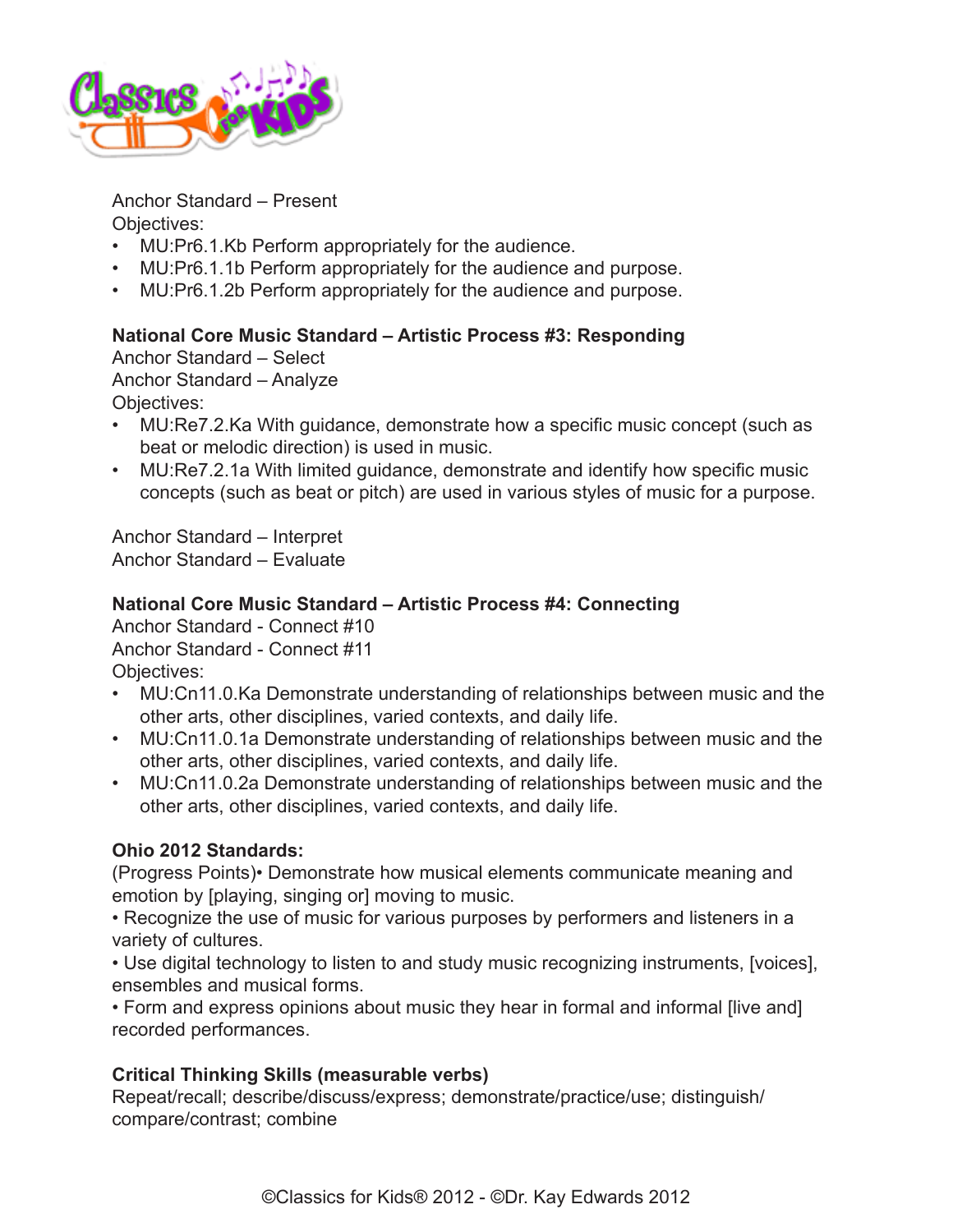

### **Conceptual Learning:**

Music can depict the American West. We can perform circle dance movements, such as some that are part of a square dance, to the steady beat of the music.

### **Objectives/Outcomes:**

Students will listen and describe music. Students will perform simple circle dance/ square dance movements to the steady beat of the music.

### **Materials:**

- [Recording of "Hoedown" from](http://www.classicsforkids.com/music/hearthemusic.php?id=1) *Rodeo*, by Aaron Copland
- Large space for movement

• The book, *[Barn Dance!](http://www.amazon.com/Barn-Dance-Reading-Rainbow-Martin/dp/0805007997/ref=sr_1_1?ie=UTF8&qid=1381155477&sr=8-1&keywords=Barn+Dance%21+by+Bill+Martin+Jr.)* by Bill Martin Jr. and John Archambault (Holt and Company,

NY, 1986, available from www.amazon.com – for Bonus Lesson Extension only)

### **Sequence:**

1. Ask students to keep the beat of the music with one finger in the palm of the other hand as you play a brief excerpt of the recording beginning at 0:37. See if students are demonstrating the steady beat accurately, at about M.M.=112. Stop the recording.

2. Ask the class to describe the music, and what they think the music is depicting. "What do you think this music is about?" Allow students to share answers. If one of them mentions country music, the Old West, or square dancing, probe further to ask how the student arrived at that answer (sounded like fiddle music, etc.). Allow students to express their opinions about the music: "What do you like about the music? Why?"

3. Tell the class that the music is written by an American composer and is about a hoedown in the American West, and that the hoedown was part of a larger event called a rodeo (or would occur after the rodeo). Share that **a hoedown is a barn dance** and a rodeo is a competition (that includes bull riding, among other things). Ask the class for a show of hands: "Who has ever square danced before? Who has ever seen square dancing before?" Tell them that today they will get to learn some basic square dance 'moves.' It is helpful to review any classroom rules and expectations regarding movement activities.

4. Form a circle. After demonstrating the following dance movements with a partner in front of the class, have students practice the movements. Although standard square dance formation is with 8 people per "square" (4 couples or pairs, in the formation of each point of a plus sign, +), the following movements could be done in one large circle if preferred. If desired, show a clip of square dancing from YouTube beforehand, pointing out the various movements.

(a)"join hands and circle right" – students all join hands and, facing right, walk or skip for 8 beats.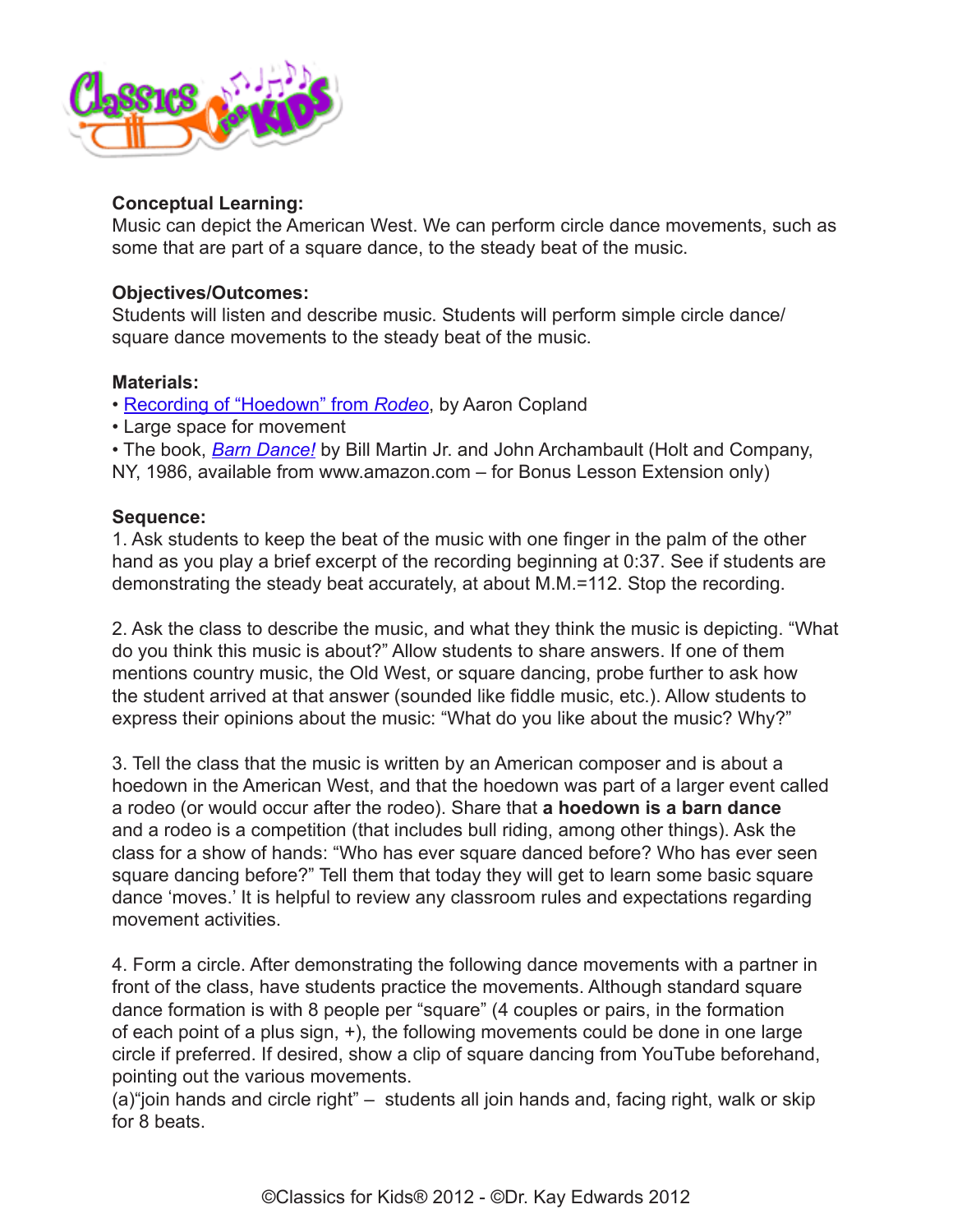

(b) "now circle left" – repeat the above process, walking or skipping while facing left for 8 beats.

(c) "girls to the center for 8" – after dropping hands, girls take 8 small steps in toward the center of the circle, walking or skipping to the beat. (Optional: boys clap quietly to the beat)

(d) "now go back home" – girls carefully take 8 small steps backward to the beat (can look over their shoulder). (Optional: boys clap quietly to the beat)

(e) "boys to the center for 8" – after dropping hands, boys take 8 small steps in toward the center of the circle, walking or skipping to the beat. (Optional: girls clap quietly to the beat)

(f) "now go back home" – boys carefully take 8 small steps backward to the beat (can look over their shoulder). (Optional: girls clap quietly to the beat)

 $(g)$  Repeat  $(a)$  and  $(b)$ .

(h) Repeat (c) and (d) with everyone going to the center and back using very small steps.

5. After practicing, begin the recording; using the music from 0:37–1:54, "call" the square dance movements for every 8 or 16 beats of the A Section as desired. If needed, you can always add "clap in place" as a 'break' from the square dance movements.

6. Next, put groups of 8 students (4 boys and 4 girls, if possible) into separate circles (squares) and "call" the dance once again. Once students are relatively competent, video record the dance and play it back for the class, allowing them to evaluate how they did.

# **Closure/Questions:**

1. "What was this music about?" (a hoedown, a barn dance, which was part of a rodeo competition set in the American West)

2. Share that the music was written by a famous American composer named Aaron Copland, and that it is ballet music about a rodeo, but that in this case the name of the ballet is called "ro-DAY-o" instead of "RO-dee-o." This movement is entitled "Hoedown." 3. "What kind of dancing would typically be done at a hoedown?" (square dancing)

4. "What were some of the square dance/circle dance movements we learned today?" (various answers)

5. "No matter which dance movements we were doing, what part of music were we following all the time?" (the beat) "The beats were organized in groups of what number, with the movements we performed?" (8 – or 16 if the teacher chose that instead) Tell them that these sets of 8 beats each made a phrase – and that a phrase is a musical idea, similar to a 'musical sentence.'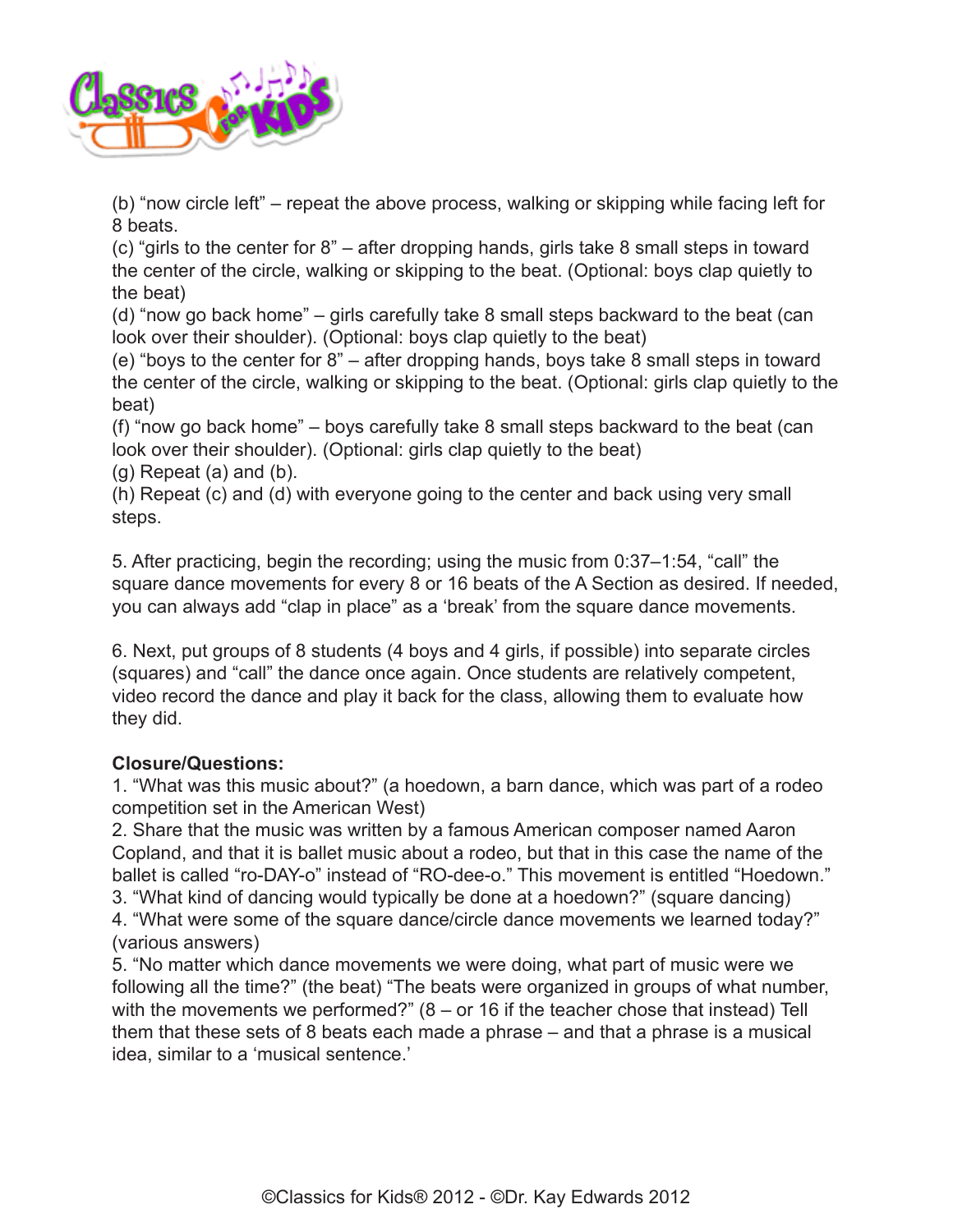

#### **Assessment/Evaluation:**

Watch for participation, physical coordination, and ability to keep the steady beat while dancing…

- ….All of the Time
- ….Most of the Time
- ….Only some of the Time
- ….Not yet

If desired, you can video record the students for more careful assessment.

#### **Extensions:**

• Add other square dance movements, such as "swing your partner," using right elbows, or "make a right hand star."

- Perform the square dance on a concert, with bandanas as costume items.
- Do a square dance to other Western-themed music.
- Learn a "Play-Party" dance.

• Sing or listen to other music of the American West such as "Old Brass Wagon," "Old Dan Tucker," "Home on the Range," or "My Home's in Montana."

### **Bonus Lesson Extension:**

Using the book *[Barn Dance!](http://www.amazon.com/Barn-Dance-Reading-Rainbow-Martin/dp/0805007997/ref=sr_1_1?ie=UTF8&qid=1381155477&sr=8-1&keywords=Barn+Dance%21+by+Bill+Martin+Jr.)* by Bill Martin Jr. and John Archambault (Holt and Company, NY, 1986) invite students to keep a steady beat quietly as the teacher reads the story while accenting the words to the steady beat. "How does the story relate to the music and dance we learned?" (It is about a hoedown, or barn dance, with a fiddle playing and the animals doing square dance movements – and, we kept a steady beat.)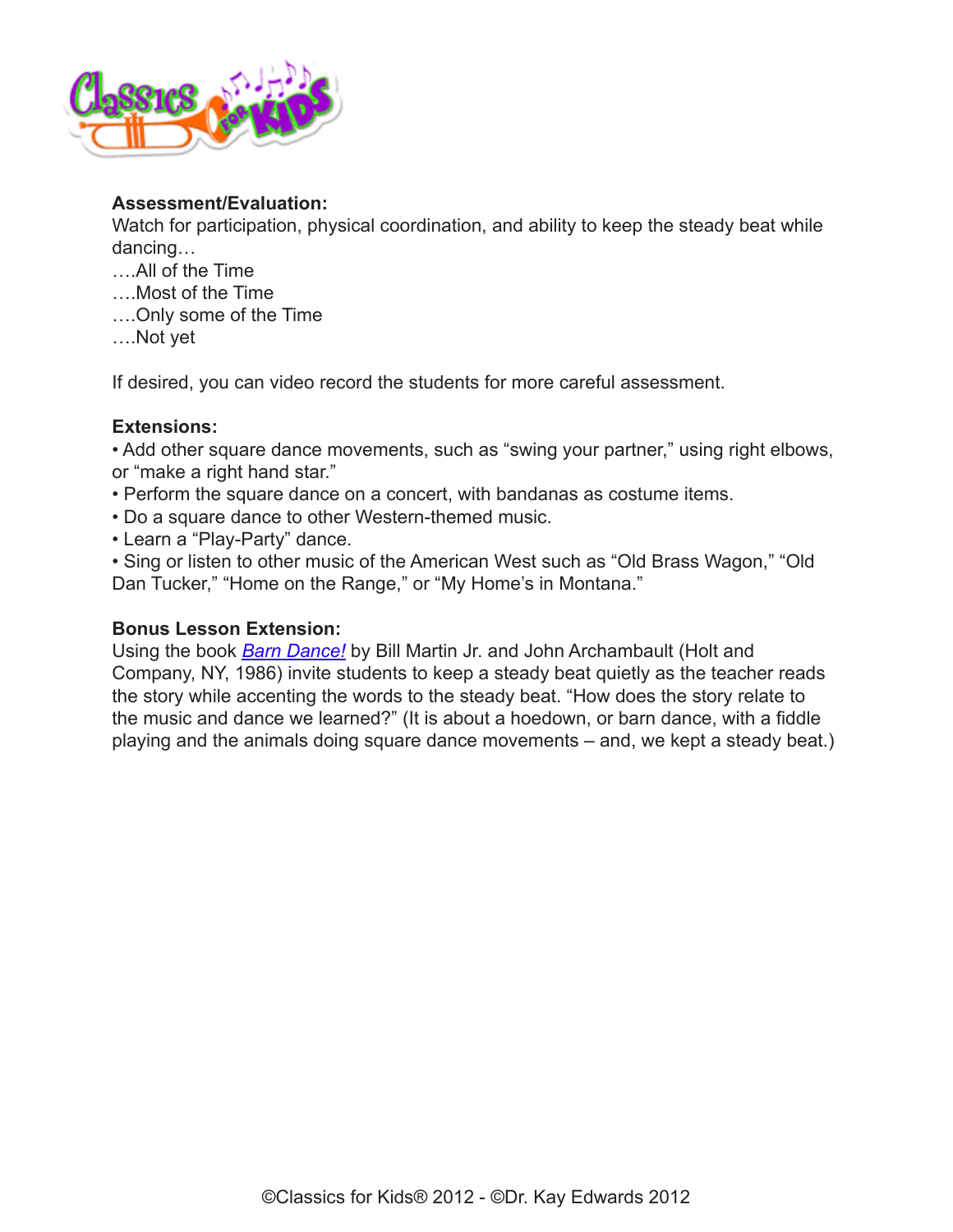

### RHYTHM (Steady Beat, Meter); FORM MOVING; LISTENING; SINGING **Grades K-2**

### <span id="page-9-0"></span>**Lesson #2: Let's Use a Listening Map!**

### **National Core Music Standard – Artistic Process #1: Creating**

Anchor Standard – Imagine Objectives:

• MU:Cr1.1.Ka With guidance, explore and experience music concepts (such as beat and melodic contour).

Anchor Standard - Plan and Make Anchor Standard - Evaluate and Refine Anchor Standard - Present

### **National Core Music Standard – Artistic Process #2: Performing**

Anchor Standard – Select Anchor Standard – Analyze Objectives:

• MU:Pr4.2.2a Demonstrate knowledge of music concepts (such as tonality and meter) in music from a variety of cultures selected for performance.

Anchor Standard – Interpret Anchor Standard - Rehearse, Evaluate, and Refine Anchor Standard – Present

### **National Core Music Standard – Artistic Process #3: Responding**

Anchor Standard – Select Anchor Standard – Analyze Objectives:

- MU:Re7.2.Ka With guidance, demonstrate how a specific music concept (such as beat or melodic direction) is used in music.
- MU:Re7.2.1a With limited guidance, demonstrate and identify how specific music concepts (such as beat or pitch) are used in various styles of music for a purpose.
- MU:Re7.2.2a Describe how specific music concepts are used to support a specific purpose in music.

Anchor Standard – Interpret Anchor Standard – Evaluate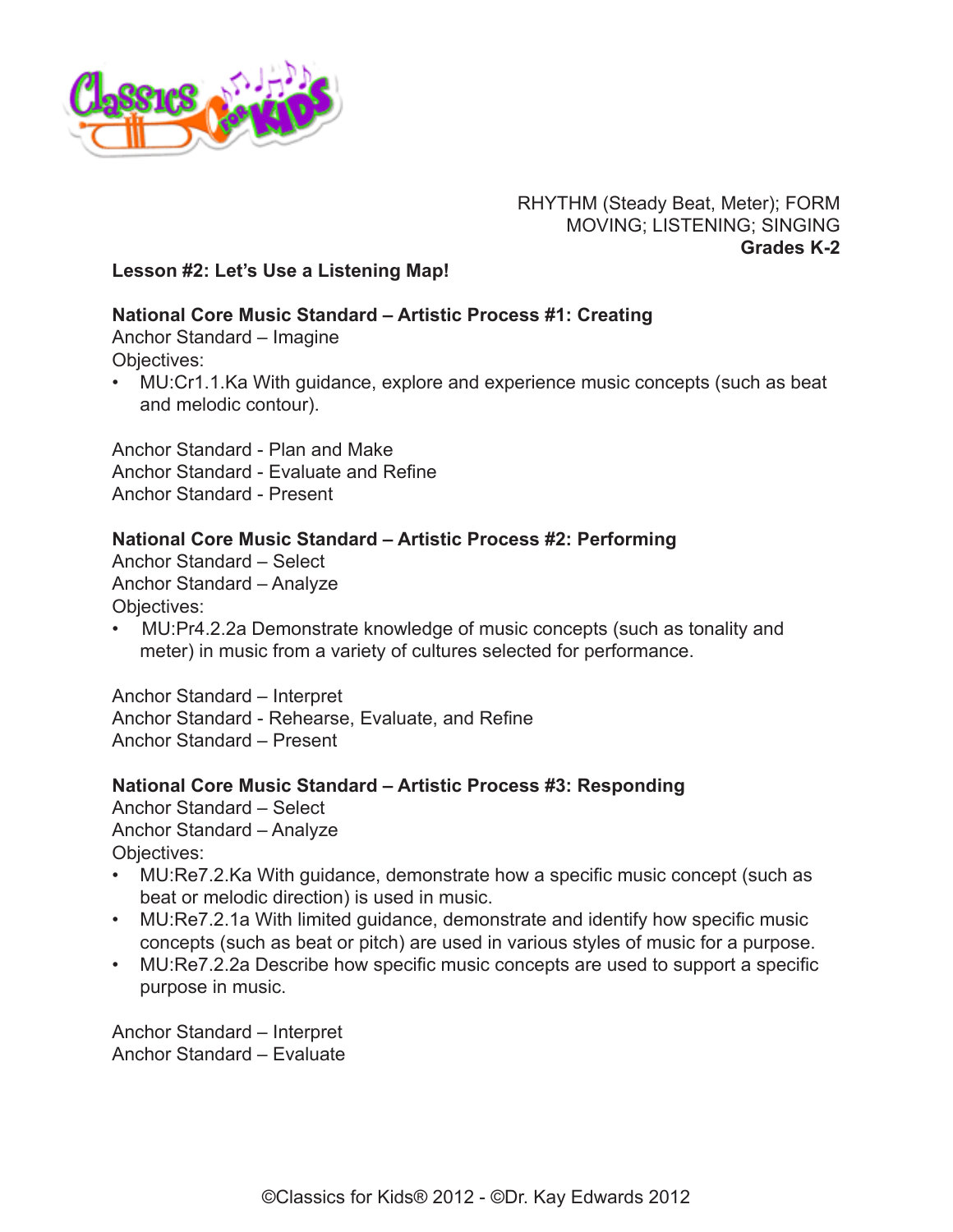

# **National Core Music Standard – Artistic Process #4: Connecting**

Anchor Standard - Connect #10 Anchor Standard - Connect #11

# **Ohio 2012 Standards:**

(Progress Points)

• Demonstrate how musical elements communicate

meaning and emotion by [playing,] singing or moving to music.

• Use digital technology to listen to and study music recognizing instruments, [voices,] ensembles and musical forms.

• Form and express opinions about music they hear in formal and informal [live and] recorded performances.

# **Critical Thinking Skills:**

name/relate; recognize/express/describe/compare; practice/apply/demonstrate; differentiate/compare

### **Conceptual Learning:**

The beat of music can move in groups of 2s or 3s. The form of music refers to whether sections are the same or different. A fermata means to hold or wait; a coda is an ending.

# **Objectives/Outcomes:**

Students will listen and decribe music. Students will respond to music grouped in 2s and 3s. Students will use a tapping page that illustrates a meter of 2 and the form.

### **Materials:**

[Recording of "Hoedown" from](http://www.classicsforkids.com/music/hearthemusic.php?id=1) *Rodeo*, by Aaron Copland [Tapping Page/Listening Map for "Hoedown"](http://www.classicsforkids.com/downloads/copland/Hoedown_Tapping_Page%20K%E2%80%932.pdf)

### **Sequence:**

[Note to teacher: Simplify this lesson for your Kindergarten classes as needed. A great deal will depend on whether you are doing the lesson in the beginning, middle, or towards the end of the school year in terms of your students' developmental levels, along with how often you get to see the students each week.]

1. Ask students to sit on the floor in rows, facing you. Tell them that the way the steady beats are grouped in some music makes it good to march or walk to it. After reviewing rules for movement in the classroom, have students get up to move in a standing circle; and/or, demonstrate how to have your hands "march" on your thighs by alternating them like you would your feet when you walk, while counting: **1** 2 **1** 2 **1** 2 **1** 2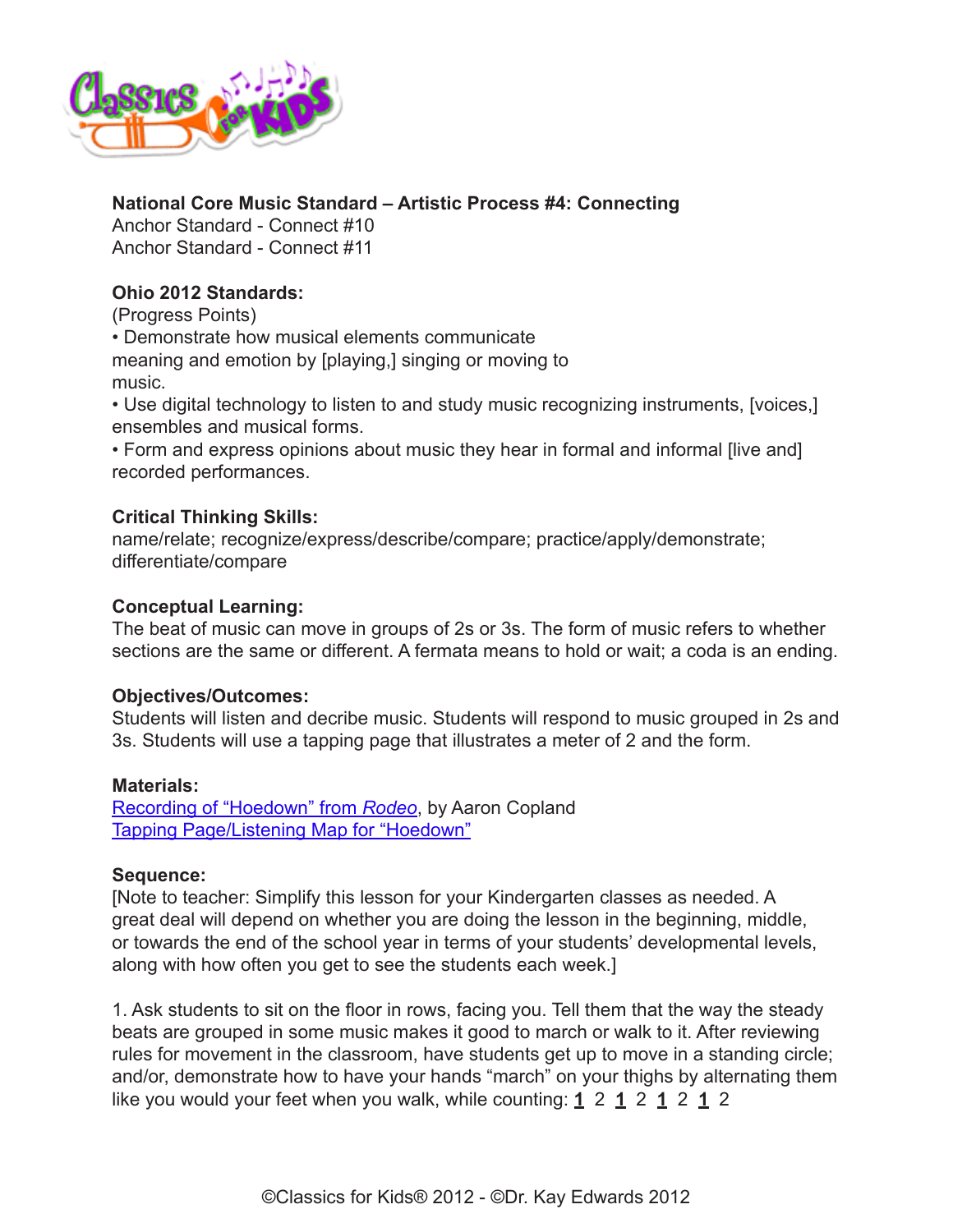

"The steady beat is grouped in two's." Have the students join in for practice; it does not matter which hand they begin with, although it is ideal to begin with the left hand. (Note: As the teacher, you should always mirror the students' movement when you are facing them; in this case, you begin with your right hand while they begin with their left.)

2. Tell students that other music makes it good to sway to the way the beats are grouped. Demonstrate patting your thighs on beat 1 and lifting your hands on beats 2 and 3, while swaying your body back and forth on the beginning of each group of 3 beats; or, have students stand and "skate" with their feet or stand in place to sway: 1 2 3 **1** 2 3 **1** 2 3 **1** 2 3

3. "Let's play a game." Tell them that you are going to play some music for them; they need to be Music Detectives to figure out whether the music makes them want to march/walk or sway. In other words, "Does the music move in two's or three's?" Choose from the following children's songs, either playing them on the piano, singing, or both:

Moves in two's: "Alphabet Song/Twinkle Twinkle," "This Old Man/I Love You," "Mary Had a Little Lamb," "Old Macdonald," "London Bridge," or others. Moves in three's: "The More We Get Together/Did You Ever See a Lassie," "Happy Birthday," "Rock-a-bye Baby," "Let's Go Fly a Kite," or others.

Have the class sing some of the above songs while patting the beat patterns to see which one fits. For Assessment, check students for accuracy.

4. Tell the students that nearly all music has steady beats that are grouped in either two's or three's, and that we call this the meter of the music.

5. Next, tell students that as they listen to this piece, called "Hoedown," by American composer Aaron Copland, they need to figure out if it moves in two's or three's. Play an excerpt from the A Section that begins at 0:36 on the recording. For Assessment, have students get their answer ready to show with their fingers – holding up 2 fingers or 3 fingers – when you snap your fingers as the signal for everyone to show the answer at once. Demonstrate how "moves in two's" was the correct answer.

6. Next, display the [Tapping Page/Listening Map for "Hoedown".](http://www.classicsforkids.com/downloads/copland/Hoedown_Tapping_Page%20K%E2%80%932.pdf) You may wish to display it on a screen from your computer. Ask the class, "What on this page shows that the music moves in two's?" (Because there are two pictures of the same thing in each section. This is especially obvious at the A, B, C Sections and Coda.)

"Why is one picture of an object usually darker than the other picture of the same object?" (because one beat is stronger – beat #1). "Does anyone know what this word is? (repeat) What will you do, then?" (tap back and forth on the cowboy boots,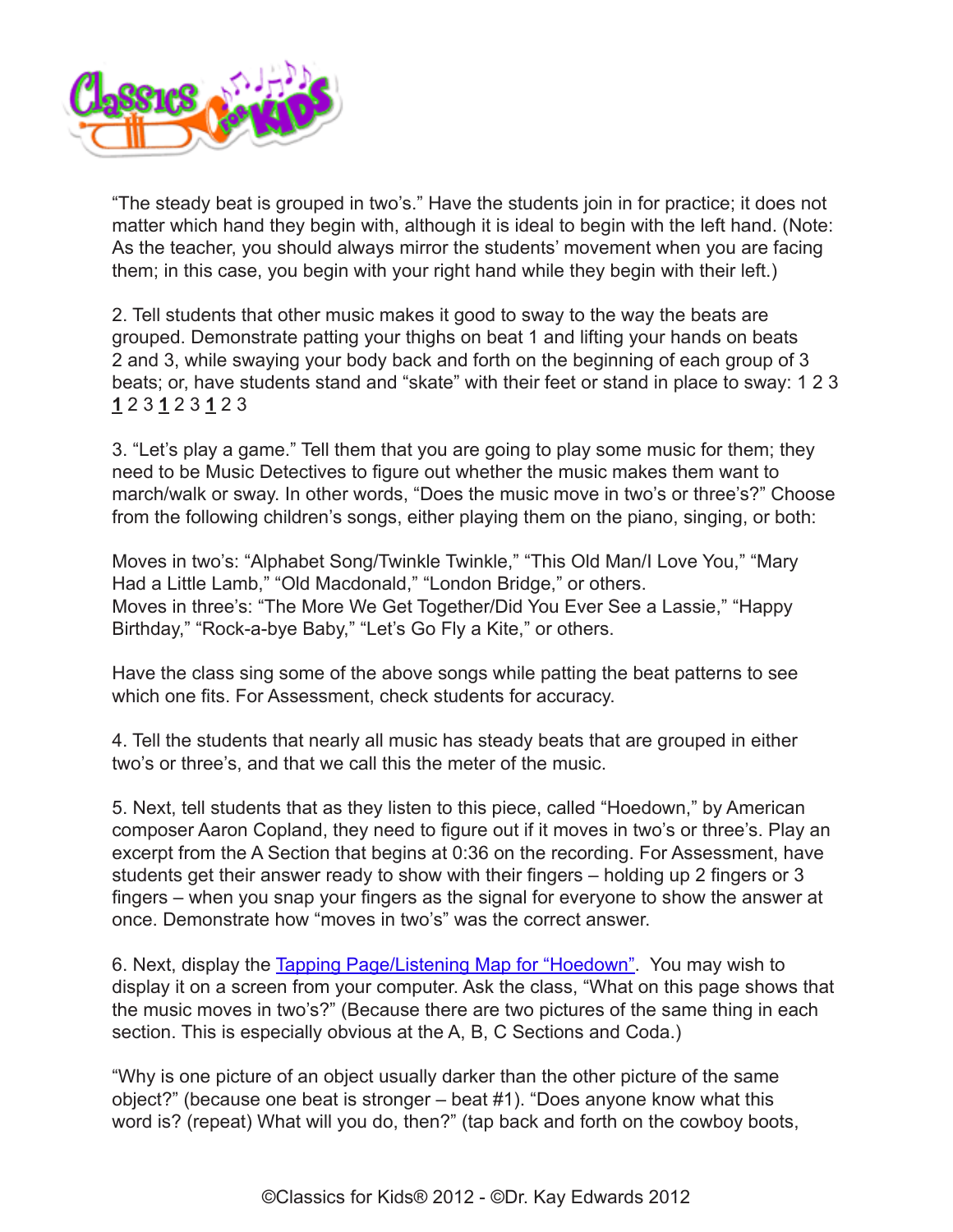

horseshoes, violins) [Note to teacher: You will also repeat tapping on the horses – addressed later.]

Have the class practice tapping in the air, back and forth on the cowboy boot icons, as you count: **1** 2 **1** 2 **1** 2 **1** 2

7. After practicing on the other icons, demonstrate touching the lasso icon around and around, tapping on the trumpet, etc. Point out Coda 1 and explain that a coda is an ending – in this case, a false ending. "We'll have to see what happens in the music there, to see why it is false. That's a mystery right now." Point out the fermata or "bird's eye" at the end and the word "pause." "What does 'pause' mean?" (to wait). Tell them that a fermata is a symbol that means to wait or to hold.

8. Start the recording and have students practice tapping in the air along with you. Use the following start times for each section (interludes or bridge material are ignored for simplicity):

#### **Introduction:**

| Lasso            | 0:01                                                                 |
|------------------|----------------------------------------------------------------------|
| Trumpet          | 0:04                                                                 |
| Lasso            | 0:13                                                                 |
| <b>Woodblock</b> | 0:17                                                                 |
| A Section        | 0:36                                                                 |
| <b>B</b> Section | 1:33                                                                 |
| C Section        | 2:03                                                                 |
| Coda 1           | 2:11                                                                 |
|                  | [Note: Repeat when tapping on the horses; word omitted for clarity.] |
| Fermata          | 2:14                                                                 |
|                  |                                                                      |

9. "What did you notice happened in the music when we changed to tapping on a different picture?" (the music changed to a new section, or part – the tune or instruments changed) "We call the way the music is organized into sections the form of the music."

10. Practice using the [Tapping Page/Listening Map](http://www.classicsforkids.com/downloads/copland/Hoedown_Tapping_Page%20K%E2%80%932.pdf) with the recording again, this time providing each student with their own copy. To guide them, call out "A Section," "B Section," etc.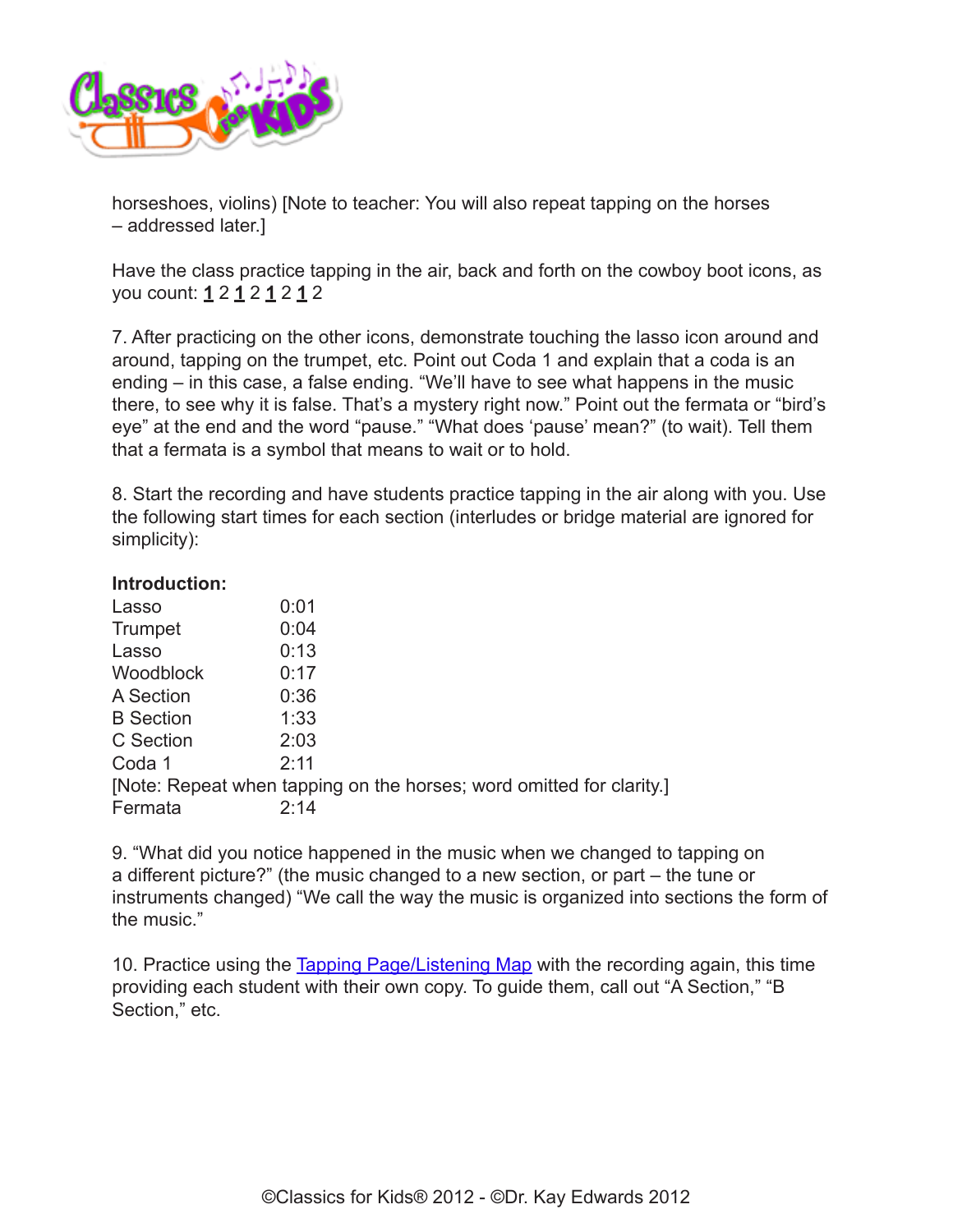

### **Closure/Questions:**

1. "What did we learn today?" (various answers) "What is the meter of music?"(the way the steady beats are grouped) "The steady beats in music are almost always in what kinds of groups?" (in two's or three's) "What is the form of music?" (the way it is organized by section; what parts are the same or different)

2. "What is a coda?" (an ending) "What is a fermata?" (a symbol that means to wait or hold)

3. "What was the name of the piece we listened to?" ("Hoedown.") Allow students to express their opinions about the piece: "What did you like about it? Why might it be a famous piece that orchestras play at concerts frequently?"

4. You may wish to refer to the previous lesson for this piece and the corresponding activities the class did.

### **Assessment/Evaluation:**

Assess the beat competency, coordination, and understanding of meter and form throughout the lesson.

Accurate 85–100% Accurate 70–85% Accurate <70%

Beat competency Meter competency Understanding of form

Also note students' general participation.

### **Extension:**

Listen to the rest of the recording of "Hoedown," (2:15–end) asking students various questions about the form; "Why was Coda 1 just a 'False Ending?'" (because the music wasn't over yet). Note that the A Section returns and there is a Coda 2 or Final Coda for the 'real' ending of the piece.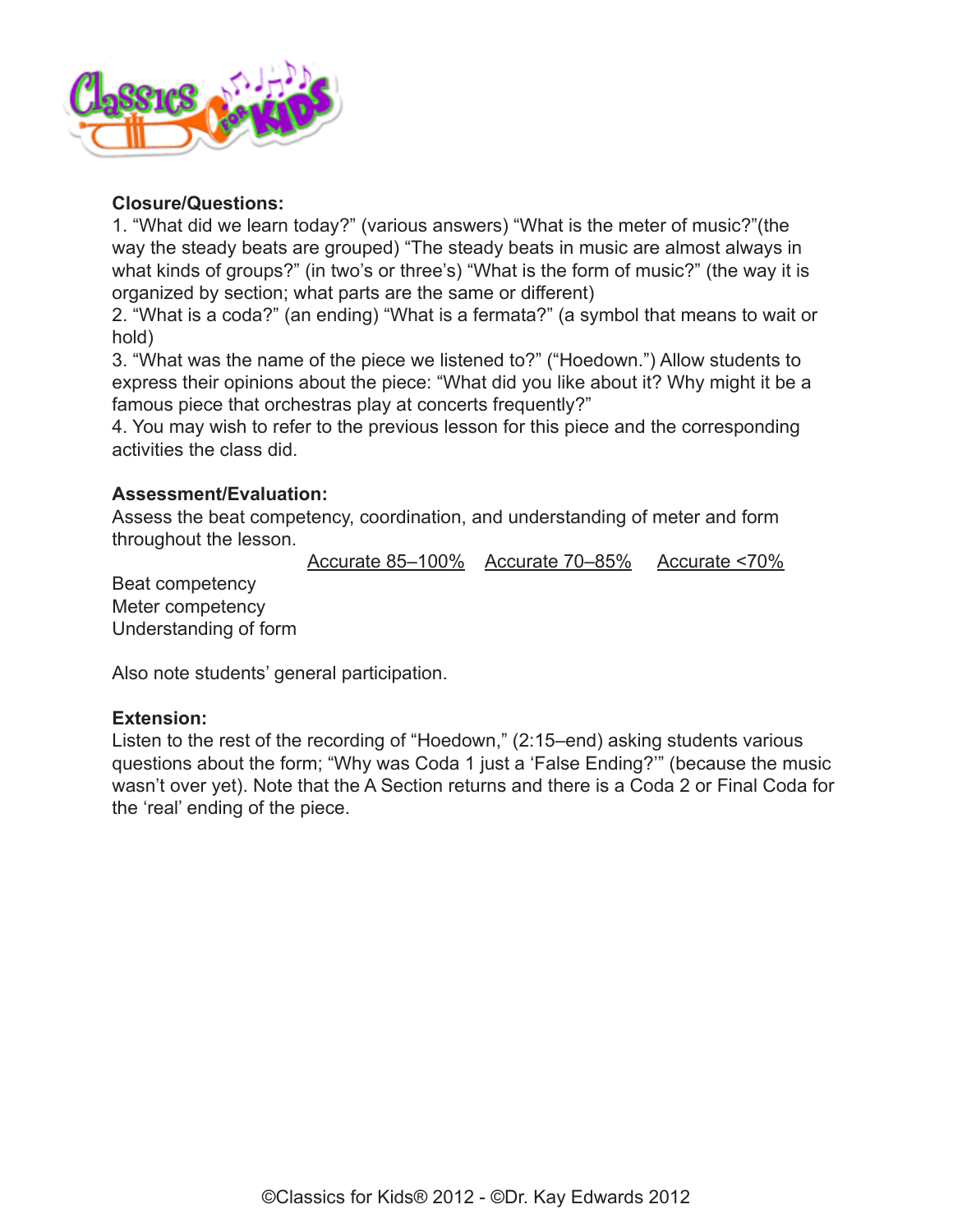

RHYTHM (Steady Beat; Start & Stop) PLAYING; MOVING; LISTENING Grades K-2

### <span id="page-14-0"></span>**Lesson #3: Let's Play Mallet Instruments!**

### **National Core Music Standard – Artistic Process #1: Creating**

Anchor Standard – Imagine

- Objectives:
- MU:Cr1.1.1a With limited guidance, create musical ideas (such as answering a musical question) for a specific purpose.
- MU:Cr1.1.2a Improvise rhythmic and melodic patterns and musical ideas for a specific purpose.
- MU:Cr1.1b With limited guidance, generate musical ideas in multiple tonalities (such as major and minor) and meters (such as duple and triple).
- MU:Cr1.1.2b Generate musical patterns and ideas within the context of a given tonality (such as major and minor) and meter (such as duple and triple)

Anchor Standard - Plan and Make Objectives:

- MU:Cr2.1.1b With limited guidance, use iconic or standard notation and/or recording technology to document and organize personal musical ideas.
- MU:Cr2.1.2b Use iconic or standard notation and/or recording technology to combine, sequence, and document personal musical ideas.

Anchor Standard - Evaluate and Refine Anchor Standard - Present

# **National Core Music Standard – Artistic Process #2: Performing**

Anchor Standard – Select Anchor Standard – Analyze Objectives:

- MU:Pr4.2.1a With limited guidance, demonstrate knowledge of music concepts (such as beat and melodic contour) in music from a variety of cultures selected for performance.
- MU:Pr4.2.1b When analyzing selected music, read and perform rhythmic patterns using iconic or standard notation.
- MU:Pr4.2.2a Demonstrate knowledge of music concepts (such as tonality and meter) in music from a variety of cultures selected for performance.
- MU:Pr4.2.2b When analyzing selected music, read and perform rhythmic and melodic patterns using iconic or standard notation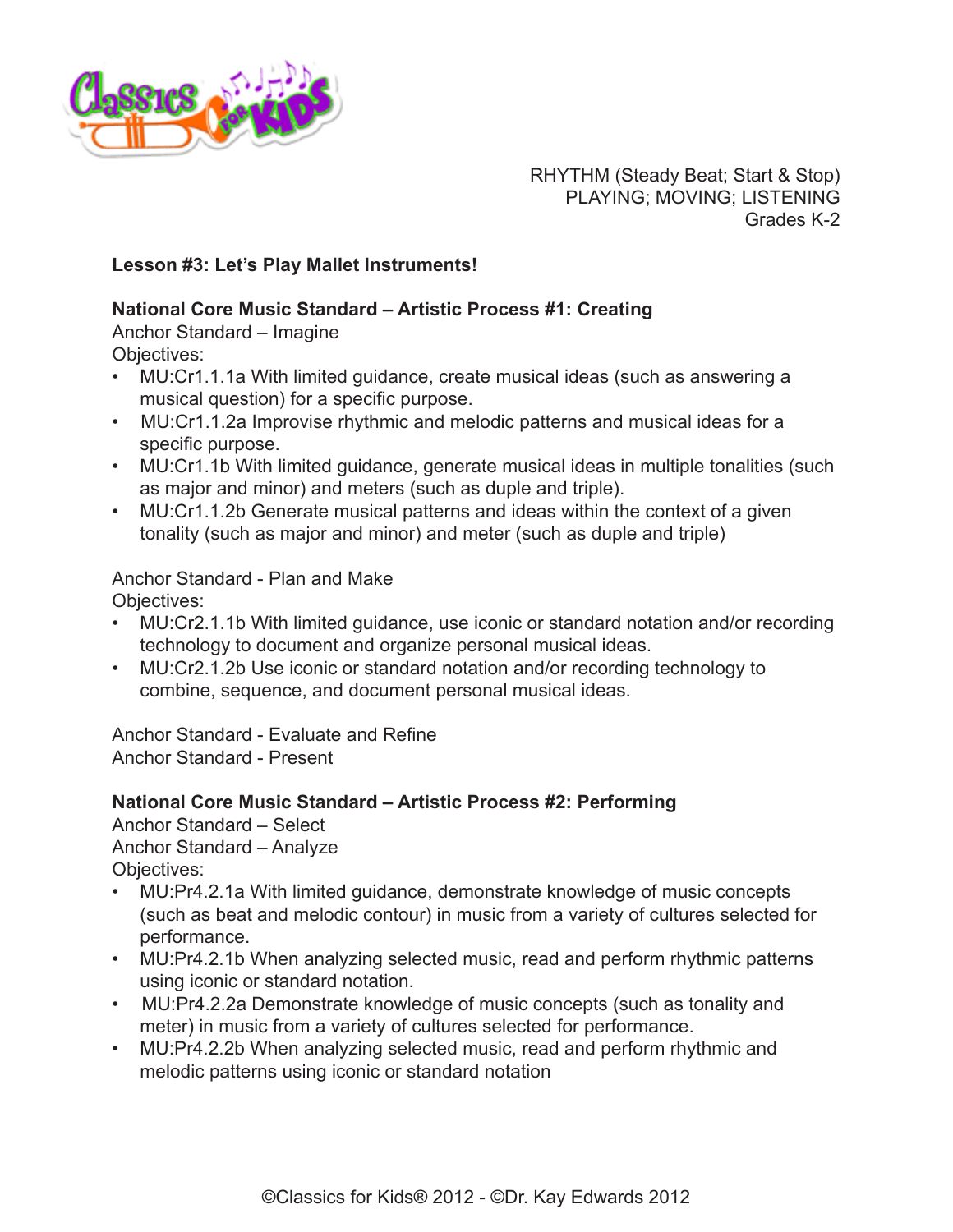

Anchor Standard – Interpret Anchor Standard - Rehearse, Evaluate, and Refine Anchor Standard – Present Objectives:

- MU:Pr6.1.Kb Perform appropriately for the audience.
- MU:Pr6.1.1b Perform appropriately for the audience and purpose.
- MU:Pr6.1.2b Perform appropriately for the audience and purpose.

### **National Core Music Standard – Artistic Process #3: Responding**

Anchor Standard – Select Anchor Standard – Analyze Objectives:

○MU:Re7.2.Ka With guidance, demonstrate how a specific music concept (such as beat or melodic direction) is used in music.

○MU:Re7.2.1a With limited guidance, demonstrate and identify how specific music concepts (such as beat or pitch) are used in various styles of music for a purpose. ○MU:Re7.2.2a Describe how specific music concepts are used to support a specific purpose in music

Anchor Standard – Interpret Anchor Standard – Evaluate

### **National Core Music Standard – Artistic Process #4: Connecting**

Anchor Standard - Connect #10 Anchor Standard - Connect #11

### **Ohio 2012 Standards:**

(Progress Points)• Demonstrate how musical elements communicate meaning and emotion by playing, singing, or moving to music.

• Create music in simple forms to be performed with dance, drama or in response to a work of visual art.

• Individually and collaboratively select ideas and a media form of the day to create musical pieces.

• Use digital technology to listen to and study music recognizing instruments, voices, ensembles and musical forms.

Critical Thinking Skills (measurable verbs) Repeat/recall; demonstrate/practice/operate/use; combine/construct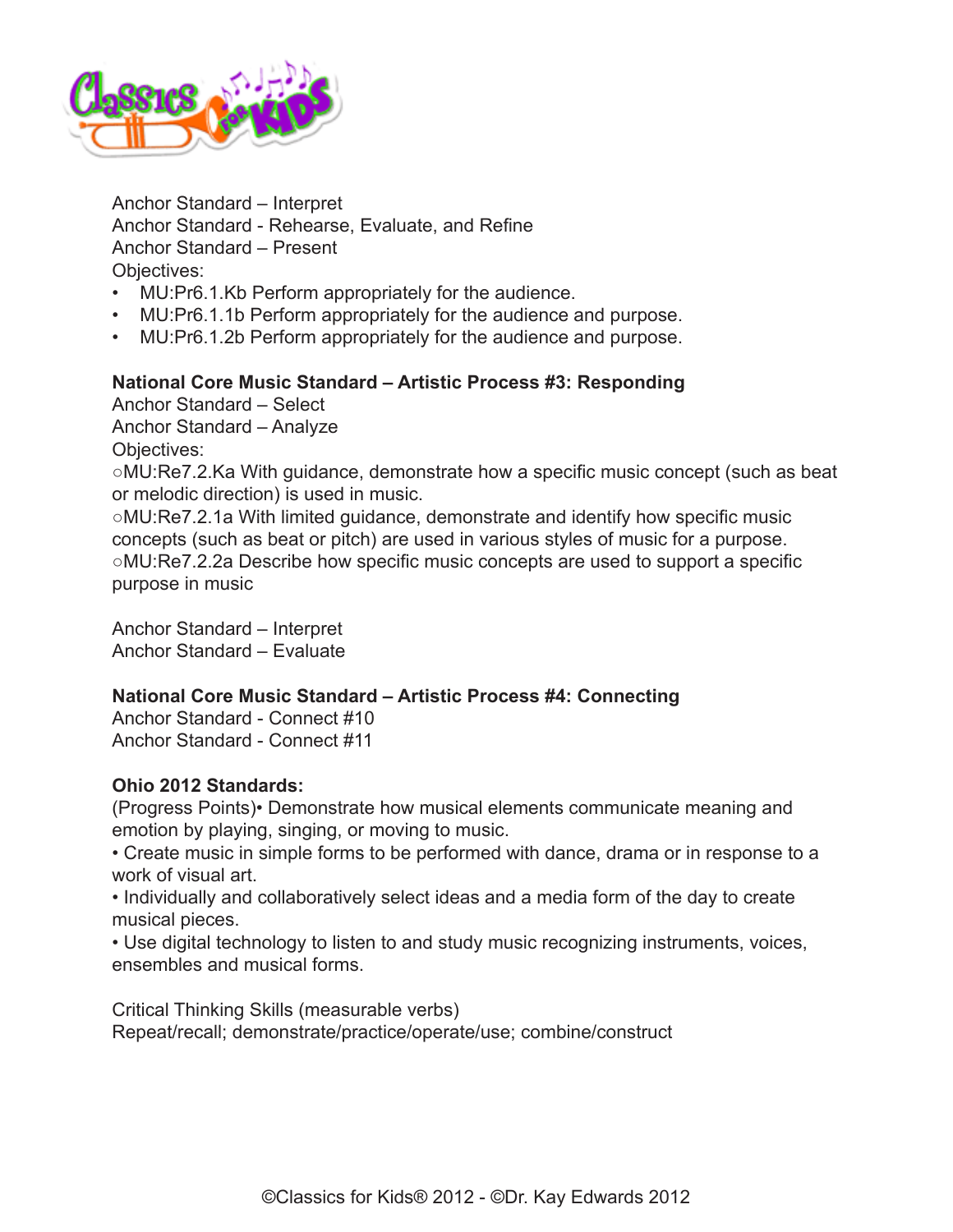

### **Conceptual Learning:**

We can play instruments to a steady beat, along with a recording, using specific notes or pitches that "fit" with the music. Playing more than one note at the same time is called harmony and the notes form a chord. Conductors use a cut-off gesture to tell their musicians to stop playing.

### **Objectives/Outcomes:**

Students will play tone bells or Orff mallet instruments to a steady beat while listening to a recording of "Hoedown" by Aaron Copland and following the conductor. Students will learn a cut-off conducting gesture. Students will read and play half notes and quarter notes. Students will create a one-measure accompaniment (first and second grades).

### **Materials:**

• [Recording of "Hoedown" from](http://www.classicsforkids.com/music/hearthemusic.php?id=1) *Rodeo*, by Aaron Copland

• Various pitched mallet instruments, especially the following: resonator or tone bells; bass, alto, and soprano xylophones – the only pitches needed are D, F#, and A, forming the D Major chord. If preferred, each student can play both D and A, forming an Orff bordun, or open fifth. Handbells or other pitched instruments may be substituted. • Soft mallets for quiet playing

# **Sequence:**

1. Review content and learning from any previous lessons using this piece.

2. Tell students that today they will get to play mallet instruments. Review rules concerning their use.

3. Review mallet holding technique: Hold the mallet with your thumb and index (pointer) fingers; allow the other fingers to wrap around gently; hold arm (bend the elbows) as if you are holding the handlebars of a bicycle; keep the wrists loose as you 'bounce' the mallet off the bar, pulling the sound out of it. You can do this with one or two mallets per student (or pair of students, taking turns), practicing playing in the air.

4. Organize students at the instruments, giving them one note to play – either D, F#, or A (these are the chord tones for the D chord and will be used during the Introduction and Section A the piece). Or, if desired, have some students play both D and A for an Orff chord bordun, while other students provide the F# on a different instrument. There are many instruments that will have these pitches in two different octaves, allowing more students to play simultaneously. Review the rules for playing. Give those students waiting for a turn to play something to do, such as to pat the beat, in order to 'help' those who are playing.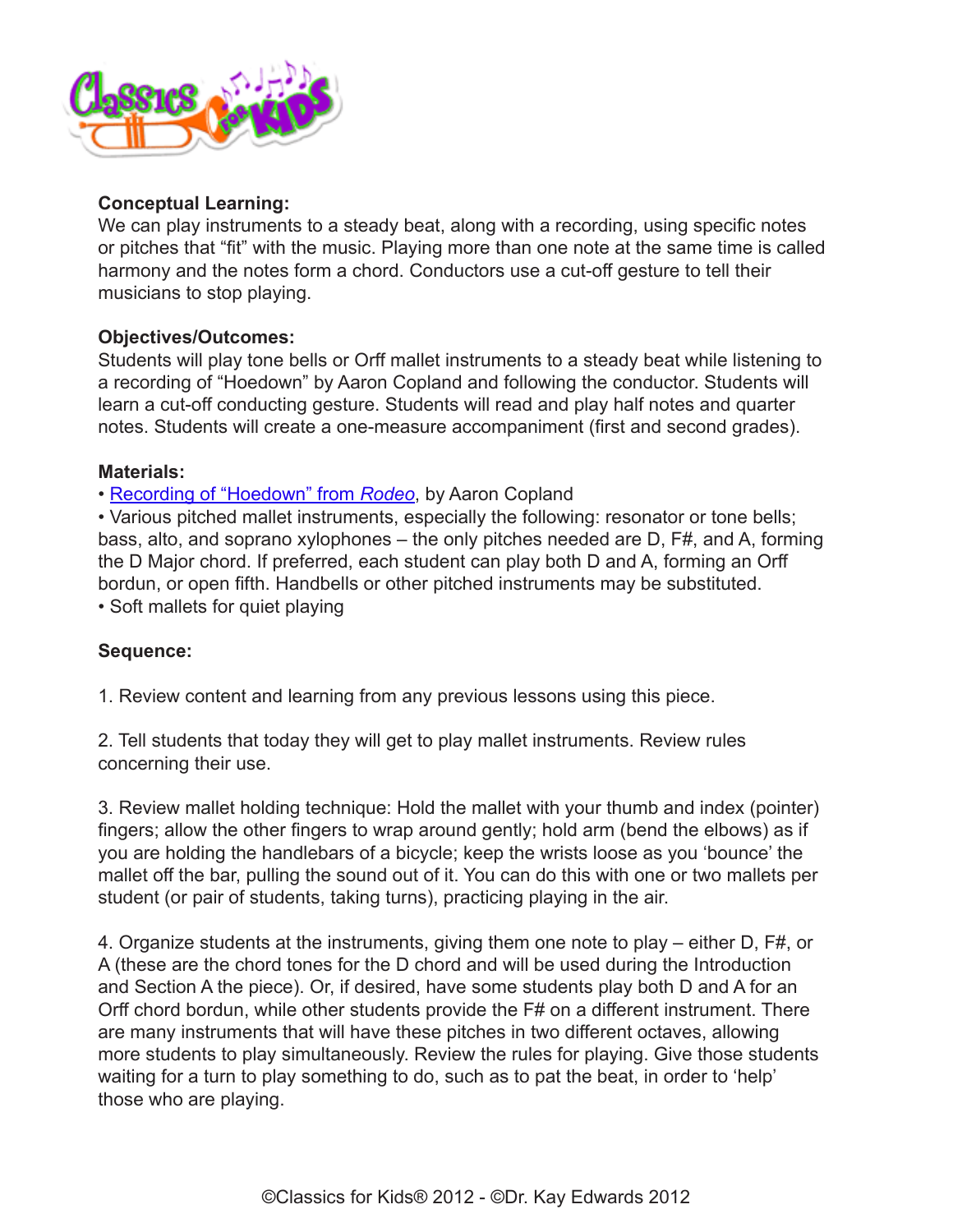

5. Write a half note on the board and a 2/4 time signature (or 2/quarter note), followed by a repeat sign. Use the "macro-beat" by pointing to this note and having students play this note value. Underneath this, write two quarter notes with a 2/4 time signature and a repeat sign at the end. Use the "micro-beat" by pointing to this rhythm pattern and having students play. Ask students to explain the difference. Use other note values or rhythm patterns if desired.

6. Practice playing upon your signal and stopping upon your signal. Tell them that this is how a conductor tells his or her musicians to stop playing; demonstrate a cut-off gesture and say, "This is called a cut-off." After putting their mallets down, have students demonstrate how to do this by first holding out their hands, palms up; then, for the cutoff, to turn over their hands while closing their fingers.

7. Next, play the recording, giving signals to play per the below recording times: 0:00–0:17 or 0:00–0:36 (Optional – Can play during the Introduction, although it is tricky toward the end)

0:37–1:32 (Section A – Can use just this section)

At 1:33 the key changes; signal students to stop playing by using a cut-off gesture. Switch players and start the recording again. Repeat as needed to allow every student a turn. Assess the students' mallet technique (see Assessment).

8. Tell the class that when we play along with the recording, or any time more than one note is playing at the same time, this is called harmony. When we play all 3 notes together – such as D, F#, and A – we are playing a chord. Write chord on the board and explain that the 'h' is silent. "Did we play the notes of the chord anytime we wanted to, or was there a pattern to it?" (a pattern – we kept the steady beat of the music as we played). "How does a conductor signal to his or her musicians to stop playing?" (he or she gives a cut-off gesture)

9. Allow student to improvise different rhythm patterns on their assigned note(s), still emphasizing a steady beat. First and second graders may compose their own one-measure accompaniment using quarter notes, quarter rests, or two-eighths, as appropriate to your curriculum.

### **Closure/Questions:**

1. "What did we learn about today?" (harmony, chord, cut-off, playing with the mallets; review meanings and demonstrate as needed)

2. "Who remembers the name of this piece and its composer?" ("Hoedown," by Aaron Copland)